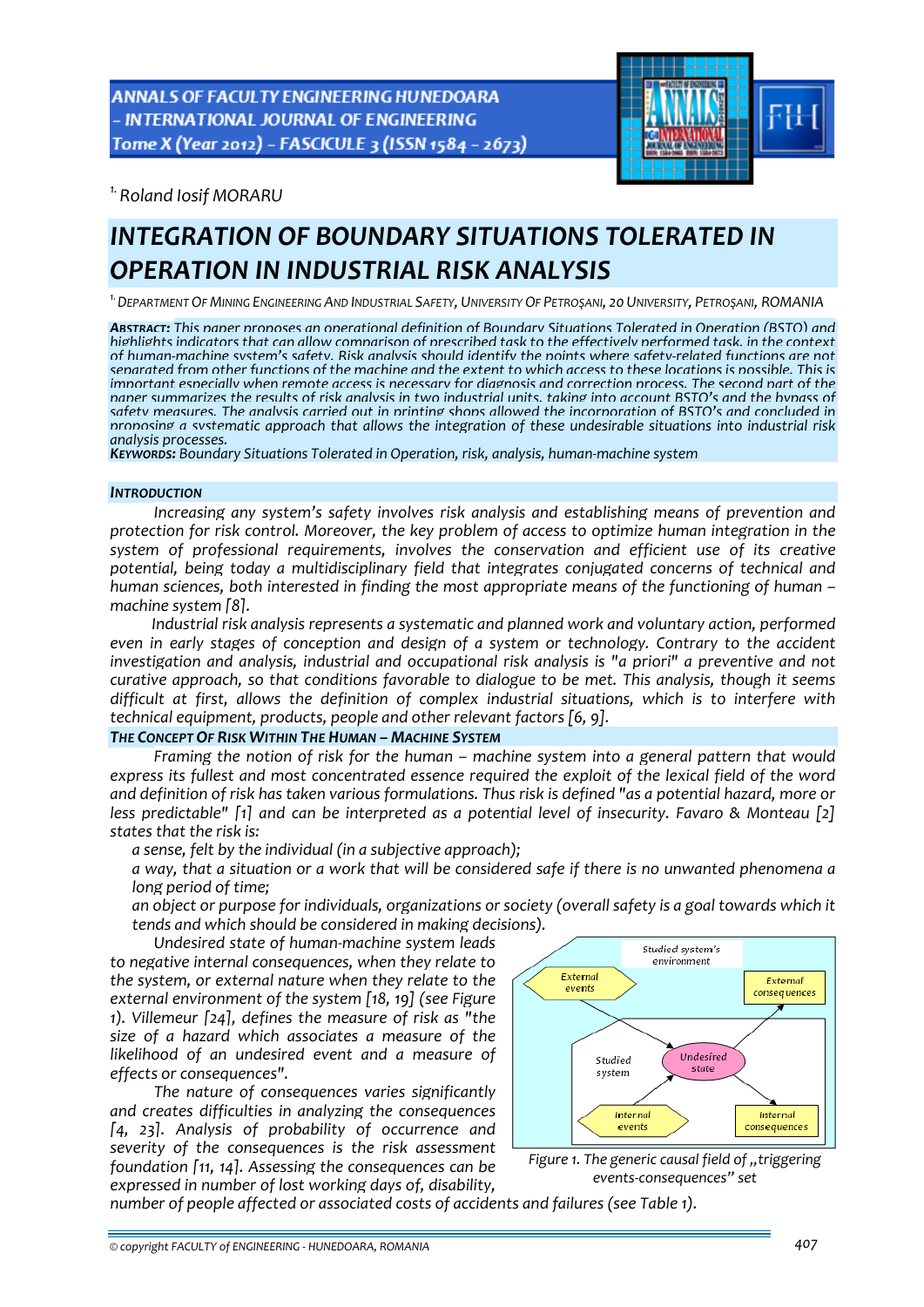| Table 1. Ways of expressing the probability and consequences |                           |                        |                          |  |  |  |  |
|--------------------------------------------------------------|---------------------------|------------------------|--------------------------|--|--|--|--|
| <b>Occurrence</b>                                            | Occurrence probability    | Nature of              | Consequence gravity      |  |  |  |  |
| measure                                                      | evaluation                | consequences           | evaluation               |  |  |  |  |
| Probability                                                  | On elementary operation   | Physical               | Unavailability duration  |  |  |  |  |
| Frequency                                                    | On request (occasion)     | Physical               | Number of                |  |  |  |  |
| Percentage,                                                  | On time unit              | Financial              | machines/humans affected |  |  |  |  |
| ratio                                                        | On life-cycle             | Political              | Losses magnitude         |  |  |  |  |
| Qualitative                                                  | On a certain time lapse   | Temporal               | Losses cost              |  |  |  |  |
| expression                                                   | On a certain distance etc | Qualitative expression |                          |  |  |  |  |

*Decision on risk can be represented as a decision tree with two possibilities: a gain with probability P, or a loss with probability 1 ‐ P (see Figure 2) [13, 17].*

*This decision model is specific to the economic risk, where risk is regarded from the perspective of a cost – benefit analysis. Thus, in decision theory, the consequence occurrence (V) of the alternative B is expressed by equation*  $(1)$ :

$$
EV(B) = p \cdot G + (1 - p) \cdot P \tag{1}
$$

*Therefore, risk assessment is a tool for substantiating the decision. Decision may relate to the choice of several* variants of a certain action to be taken. Decision maker must choose one of the "m" alternatives. Often, *an alternative's outcome is uncertain and for each alternative can be examined several consequences.* Assuming the existence of "n" potential consequences, the risk R can be defined as a set of couples (2): *Figure 2. Risk‐based decision‐making criteria*

$$
R_i = \{ (P_{i,i}, C_{i,i}) \dots (P_{j,n}, C_{j,n}) \}
$$
 (2)

*where: Rj is the risk associated with alternative "j";*

*P*<sub>*i*</sub><sup> $\cdot$ </sup> *r the measure* of *event ,i*<sup>*n*</sup> occurrence, for *,,j*<sup>*n*</sup> alternative;

*C*<sub>in</sub> – the measure of consequences gravity of event , i'', for , j'' alternative.

*Since it is not possible to define an ordering relationship of couples, aggregate measure is necessary to measure the probability of occurrence and consequences. For this purpose, one performs generally the product of the two quantities as given below in Eq. (3)*

$$
R_{i.i} = P_i \cdot C_i
$$

 $R_{i,j} = P_i \cdot C_i$  (3) *If Pi represents the probability of occurrence is required to report the severity of consequences by* weighting it with probability. Thus, for the same value of gravity we would prefer a situation for which the measure the probability of occurrence is low. It is defined, therefore, the average severity by Eq. (4):

$$
G_j = \sum_{i=1}^{n} R_{j,i} = \sum_{i=1}^{n} (P_i \cdot C_i)
$$
 (4)

*The previous definition is used in operational safety, since the numerical evaluation allows easier comparison of different configurations. To evaluate the risk in the system human ‐ machine is necessary to take into consideration all the technical and human components.*

# *RISK ANALYSIS AND OPERATION ALSAFETY IN HUMAN ‐ MACHINE SYSTEMS*

*Risk analysis involves identifying the causes that generate an unwanted event and its consequences, ie the origin of risk and his "target". The presence of the human operator should be considered at both levels. Integrating the human operator into risk analysis is indispensable. The human* - machine system corresponds to a socio - technical system – which consists of a human operator in *interaction with a technical system. Hence, the importance of functional and structural analysis, that defines the organization of human ‐ machine system's components. In normal operation, human operators are only involved in higher organization levels, while in fault situations operators can intervene only at lower levels of command.*

An entity is considered "safe operation" or "fail-safe" if it has the ability to satisfy one or more *functions in given conditions [10]. Failures are considered as obstacles to reliability. An undesired event* is a situation that deviates enough against a baseline to be relevant in the analysis of reliability and safety. Therefore, a failure is a particular event leading to termination of an entity's ability to perform *functions (see Figure 3). We can say that systems safety represents, through his four specific components (safety, availability, reliability and maintenance), a component of different phases of* existence of a system. Operational safety allows the assessment of the degree of trust (reliability) in the *outputs of a system. The confidence can be addressed according to different aspects (Figure 4) interdependently and complementary [20] such as reliability, availability, maintainability and safety, defined as it follows:*

reliability: the ability of a machine to perform a required function in given conditions, in a given time;



*Gain (C) <sup>P</sup>*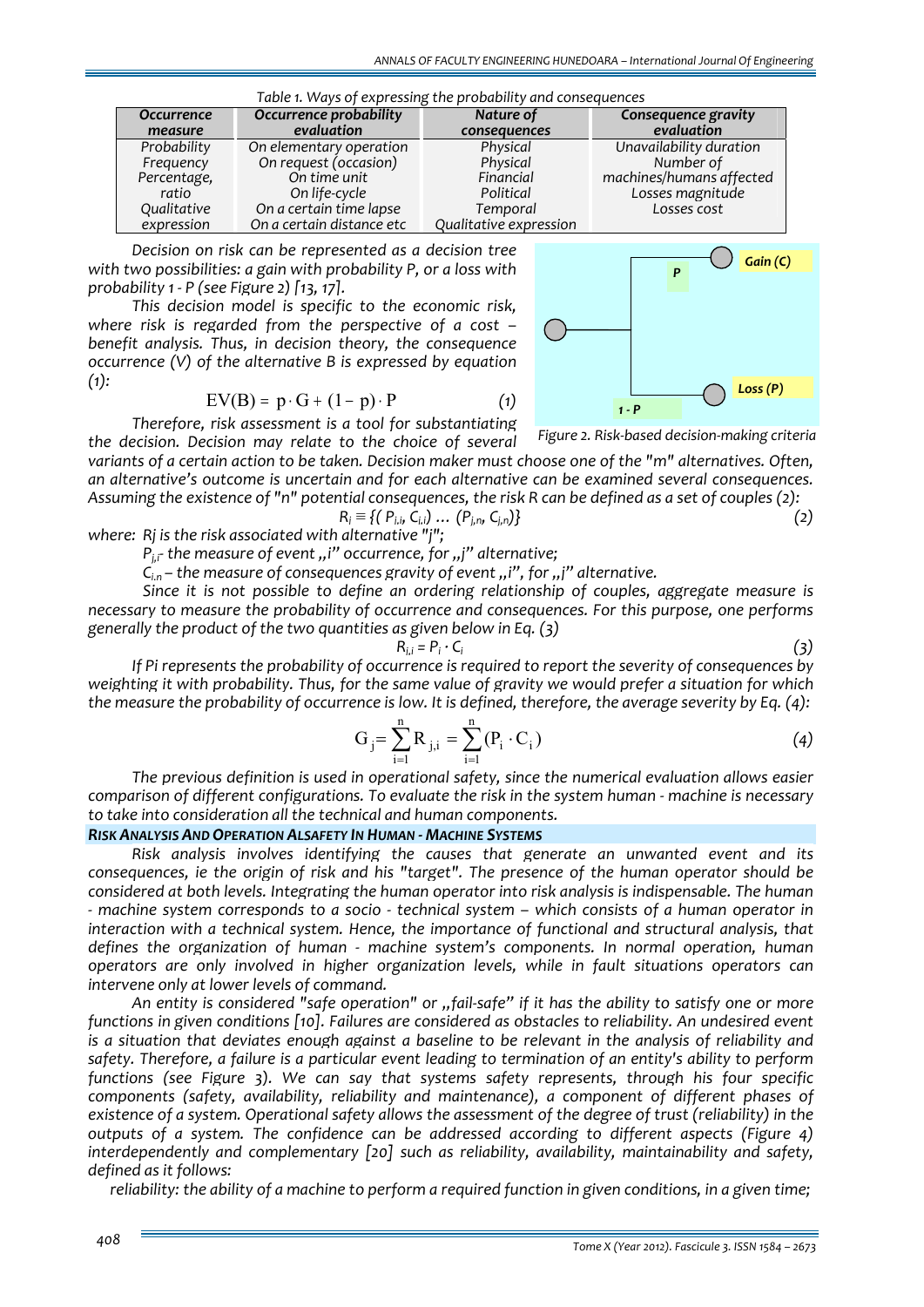

*Figure 3. The bi‐univocal link operation‐failure*

*Operational safety analysis is aimed at identify and quantify the barriers that prevent abnormal functioning of a system [12]. Laprie [7] classified these obstacles, as follows:*

 *fault, corresponding to a deviation from normal operation;*

 *error, representing a part of the system's state likely to cause a failure; failure, representing the cause of an*

*error. The notions of fault, error and*  *availability: the ability of machines to be able to perform a required function in given conditions at a given time; availability depends on the reliability and maintainability;*

 *maintainability: ability of machines to be maintained or restored to a state in which they that can perform a required function, when maintenance is performed in given conditions, based on prescribed procedures and resources.* 

 *safety: the ability of a machine to avoid, in given conditions, a critical, undesired or catastrophic event.*



failure depend decisively on the point of Figure 4. Structure of a machine's operational safety components

*view adopted: system's dynamic, system status and operation performed (Figure 5). Concerning the terms for the human operator, existing confusion hinders the homogenization of definitions. Thus, in the literature on human reliability, failure and human error terms are often confused. The definition of human error proposed by Villemeur [24] is very similar to the failure of an entity: "the difference between the human operator behavior and its imposed behavior when the difference exceeds the limit of acceptability in given conditions." Human error, consisting in operator's failure, is manifested by a behavior other than the preset one. This definition is however simplified, since the operator is not* limited to performing certain actions. He is primarily a decision-maker, and other authors, of which we mention Fadier [3], are taking into account all human activity. As a result, human error can be defined as *"unacceptable result (outside tolerance borders) of human action and / or action without an operator* and / or a team, action that should be undertaken to achieve a specific purpose in given conditions and *in a period of time "[5].*



# *Figure 5. Approaching deviation, error, failure*

*It comes, that human error is defined as the unacceptable interval between what was prescribed (in terms of actions and outcomes) and what has been done practically. We speak about the difference or deviation between the charge prescribed and effective load observed by means of human activity analysis.*

# *BOUNDARY SITUATIONS TOLERATED IN OPERATION: CONCEPTUAL FRAME*

*Comparing the prescribed and actual situations working tasks observed, important differences are generally resulting, differences which have the effect of changing the system. From structural point of view, these differences appear after each stage of a product's life: design, integration and operation.*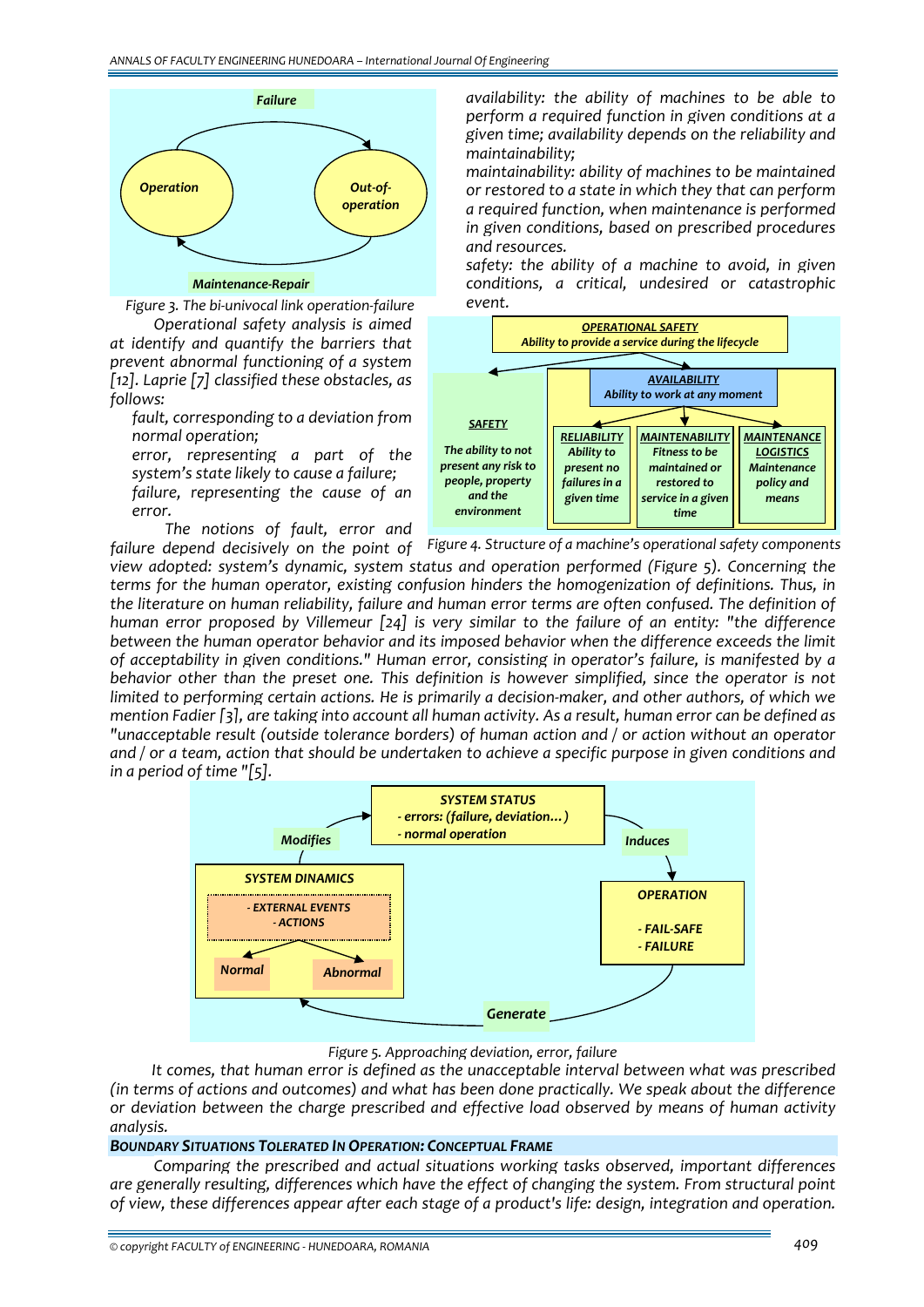*On the other hand, it is known that most prescriptions are determined at conception – design stage. Operator's decision in relation to requirements can diverge, due to different perceptions of a situation or because of different objectives [15].*

*The acknowledged existence of Boundary Situations Tolerated in Operation (BSTO) rise a challenge for current methods of risk analysis, methods that consider only prescribed operating conditions. Considering the BSTO's the spectrum of risk analysis broadens, adding to prescribed operating situations all the risks associated with BSTO's. For our case study in printing facilities, we selected for performance criteria to be analyzed with regard to operator's behavior:*

 *productivity: which refers to the number of copies printed; this criterion is mainly determined by the availability of production equipment; the main objective of the task is the number of copies to be printed;*

 *quality: the samples must meet specific requirements for absence of defects of printing, the color (as close to the model), the correct folding, etc;*

 *safety: this criterion is retained as operators are at risk of burns, bruises, handling toxic and flammable dryer; handling errors can lead to explosions;*

 *the working task: this criterion, which refers to operations is retained in order to integrate specific aspects of individual operators.* 

*Consequently, given the above observations can be expressed the following definitions, in terms of Boundary Situations Tolerated in Operation typology [16, 25].*

*Definition 1: Boundary Situations in Operation. Let gi(tj) be the severity assessment relative to* criteria i. To severity it can be associated an acceptability level for the designer  $S_{i,c}$ , and, C, and one for the user operating the equipment,  $S_{i,\epsilon}$ . A case can be considered a Boundary Situation in Operation (SL) *if at least one criterion exists for whom the associated severity exceeds the acceptability threshold of the designer:*

$$
SL = \left\{ s_j / \exists i / g_i \left( t_j \right) > S_{i,C} \right\}
$$
 (5)

*Definition 2: Situation Tolerated in Operation. A case can be considered as Situation Tolerated in Operation (SAE) if, regardless of the criteria considered, gravity does not exceed the associated acceptability threshold set by user (equation 6).* 

$$
SAE = \left\{ s_j / \forall i, g_i(t_j) < S_{i,E} \right\} \tag{6}
$$

*Definition 3: Boundary Situations Tolerated in Operation (BSTO). The set of BSTO's is established* according to equation (7) as the intersection of the sets of Situation Tolerated in Operation (S.A.E.) and *Boundary Situations in Operation (S.L.).*

$$
SLAE = \{s_j / s_j \in (SL \cap SAE)\}
$$
 (7)

*Two operating modes are characterized by the designer: normal operation (Mn) and nominal operating mode (Mo). We consider three additional modes that can be observed in practical situations, namely: (i) a voluntary deviation, called a deviated mode (Md); (ii) an added mode(Ma); (iii) an incorrect utilization mode(Mi). The algorithm shown in Figure 6 allows the determination of different cases depending on the viewpoint of the designer and operator.*

*Definition 4: Normal operating mode (Mn). It is the operation mode guaranteed by the designer. This does not necessarily coincide with the prescribed task quality achieved, but safety criteria are met.* 

*Definition 5: Nominal operating mode (Mo). Nominal mode is "in principle,*

*in perfect adequacy with the quality of mission" corresponding to "meet the specification set in the conditions of production".*

 $M_0 \subset M_n$ 

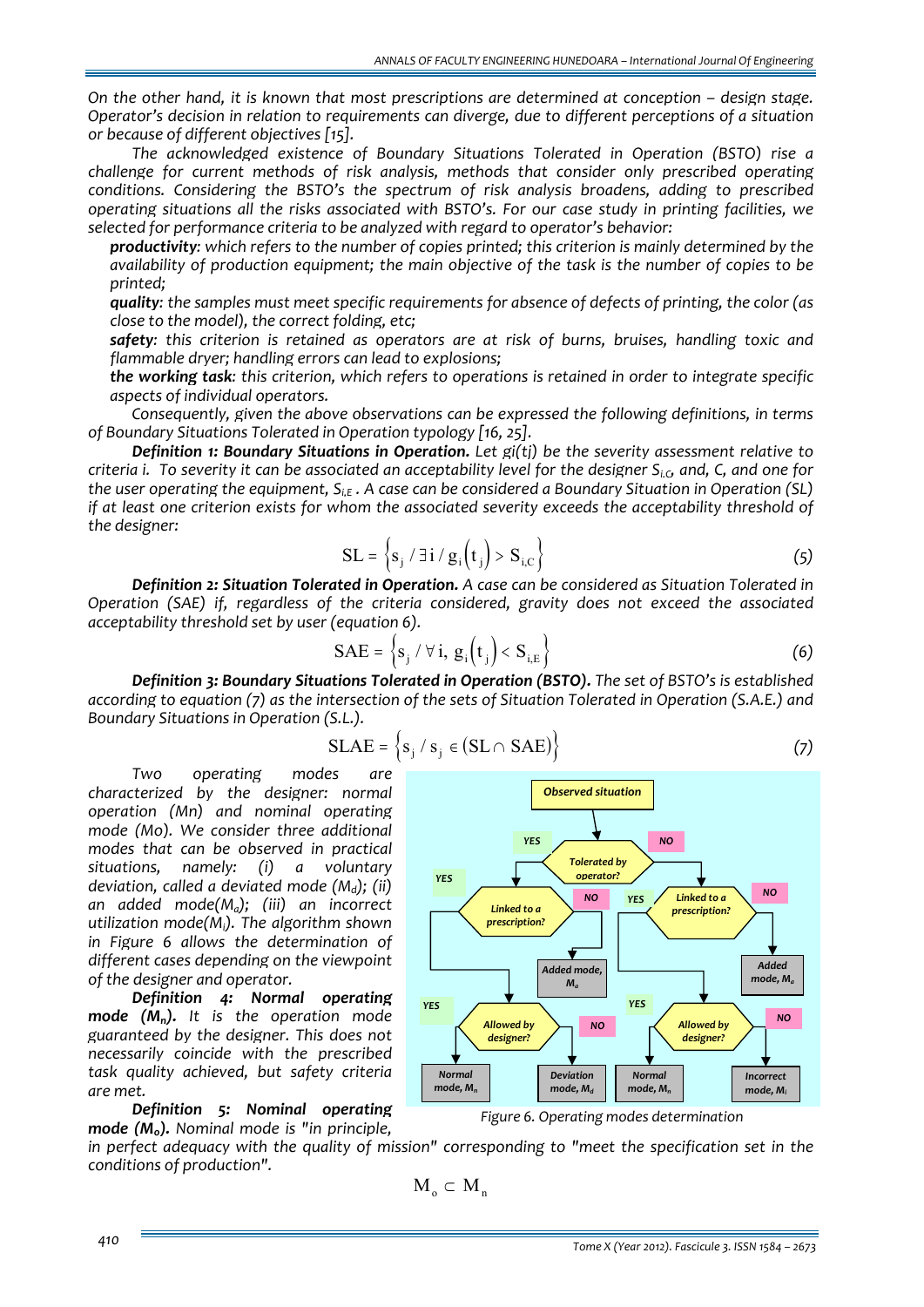*Definition 6: Incorrect mode (Mi). Is the operation mode for which the designer requirements are not met, but without intent.*

*Definition 7: Voluntary deviation mode (Md). Is the operation mode for which the designer requirements are not met, but with intent, on purpose.*

*Definition 8: Added operating mode (Ma). Is a mode that does not fit either set of prescribed modes by the designer, nor the set of incorrect or diverted modes.*

*Examining all the previous definitions it can be inferred that only deviation and added operating modes are generating Boundary Situations Tolerated in Operation.*

# *CASE STUDY IN TWO PRINTING FACILITIES*

The analysis of results obtained in S.C. TIPARG S.A. Pitesti and S.C. GIG S.R.L. Câmpulung printing *facilities [21], along a few weeks of systematic observations guided through APRECIH method [22], allowed us to identify 32 BSTO's, which were grouped into 6 categories. The results obtained are summarized in Table 2. Almost 61% of BSTO's are related to barriers removal or circumvention of safety measures. In this context there are to be mentioned: the failure to respect procedures (immaterial safety measures), unauthorized interference with operating machines (immaterial safety measures), removal of physical safety barriers, catachresis allowing operator access in areas normally inaccessible (measures of operational safety).*

| <b>BSTO</b> type                                                      | <b>Identified BSTO's</b> |
|-----------------------------------------------------------------------|--------------------------|
| Failure to follow procedures                                          |                          |
| Removal of physical safety means                                      | $\mathbf b$              |
| Problems related to employment and training                           |                          |
| Interventions on the machine in operation                             |                          |
| Maintenance                                                           |                          |
| Catachresis * misuse and abuse of a word (here as "bad communication" |                          |

To study the benefit, cost and potential deficit, for each of the four criteria of defining the *severity a multi‐criteria analysis was performed for the identified BSTO's. The results obtained are shown in Table 3. For each criterion was accounted the BSTO number for which has been found that there is a benefit, cost or deficit, given that some BSTO have multiple effects on multiple criteria. Table 3. Multiple criteria analysis of BSTO's in terms of benefit, cost and potential deficit*

| Table 3. Marrible Criteria analysis of DSTO S in terms of benefit, cost and potential deficit |                    |                |                    |                   |                    |  |
|-----------------------------------------------------------------------------------------------|--------------------|----------------|--------------------|-------------------|--------------------|--|
| Immediate benefit                                                                             |                    | Immediate cost |                    | Potential deficit |                    |  |
| Criteria                                                                                      | <b>BSTO</b> number | Criteria       | <b>BSTO</b> number | Criteria          | <b>BSTO</b> number |  |
| Productivity                                                                                  | 20                 | Productivity   |                    | Productivity      |                    |  |
| Quality                                                                                       |                    | Quality        | 12                 | Quality           |                    |  |
| Working task                                                                                  |                    | Working task   |                    | Working task      |                    |  |
| Safety                                                                                        |                    | Safety         | b.                 | Safety            | 16                 |  |

*Table 4. Comparative description of studied printing facilities* 

| <b>CARACTHERISTICS</b>                 | <b>PRINTING UNIT NO. 1</b>                                                                           | <b>PRINTING UNIT NO. 2</b>                                                                       |  |  |
|----------------------------------------|------------------------------------------------------------------------------------------------------|--------------------------------------------------------------------------------------------------|--|--|
| Ownership                              | Private property                                                                                     | Private property                                                                                 |  |  |
| Economic situation                     | Relatively stable, with real development possibilities                                               | Oscillating, with risk of bankruptcy                                                             |  |  |
| Work organization                      | 2 x 8 hours; 5 days/week                                                                             | 1 x 8 hours; 5 days/week                                                                         |  |  |
| The average age of<br>operators        | 35 years                                                                                             | 32 years                                                                                         |  |  |
| Level of education                     | Medium level                                                                                         | Medium level                                                                                     |  |  |
| Team organization                      | A supervisor machinist, two machinists, 2 auxiliaries, 2 receptionists, a winder                     |                                                                                                  |  |  |
| Training                               | Training initially made by the manufacturer;<br>Training in the workplace, according to legislation. | Training in the workplace,<br>according to legislation.                                          |  |  |
| Operator's role                        | Clearly defined                                                                                      | Clearly defined                                                                                  |  |  |
| Products                               | Various catalogues;<br>Newspapers; Magazines.                                                        | Magazines (80%);<br>Miscellaneous printings (20 %).                                              |  |  |
| Configuration                          | Possibility of simultaneous production of two<br>products                                            | One product at a time                                                                            |  |  |
| Maintenance                            | Curative                                                                                             | In principle curative with re-<br>evaluation intended by the<br>manufacturer-imposed periodicity |  |  |
| Machines line age                      | > 15 years                                                                                           | > 20 years                                                                                       |  |  |
| Configuration of<br>production systems | 2 lines juxtaposed dependently and / or<br>independently                                             | Overlapping dependent lines                                                                      |  |  |
| Workstation                            | Completely enclosed system in an enclosure anti-<br>noise, protecting all machine operators          | System equipped with a cockpit<br>protecting the operator from<br>noise                          |  |  |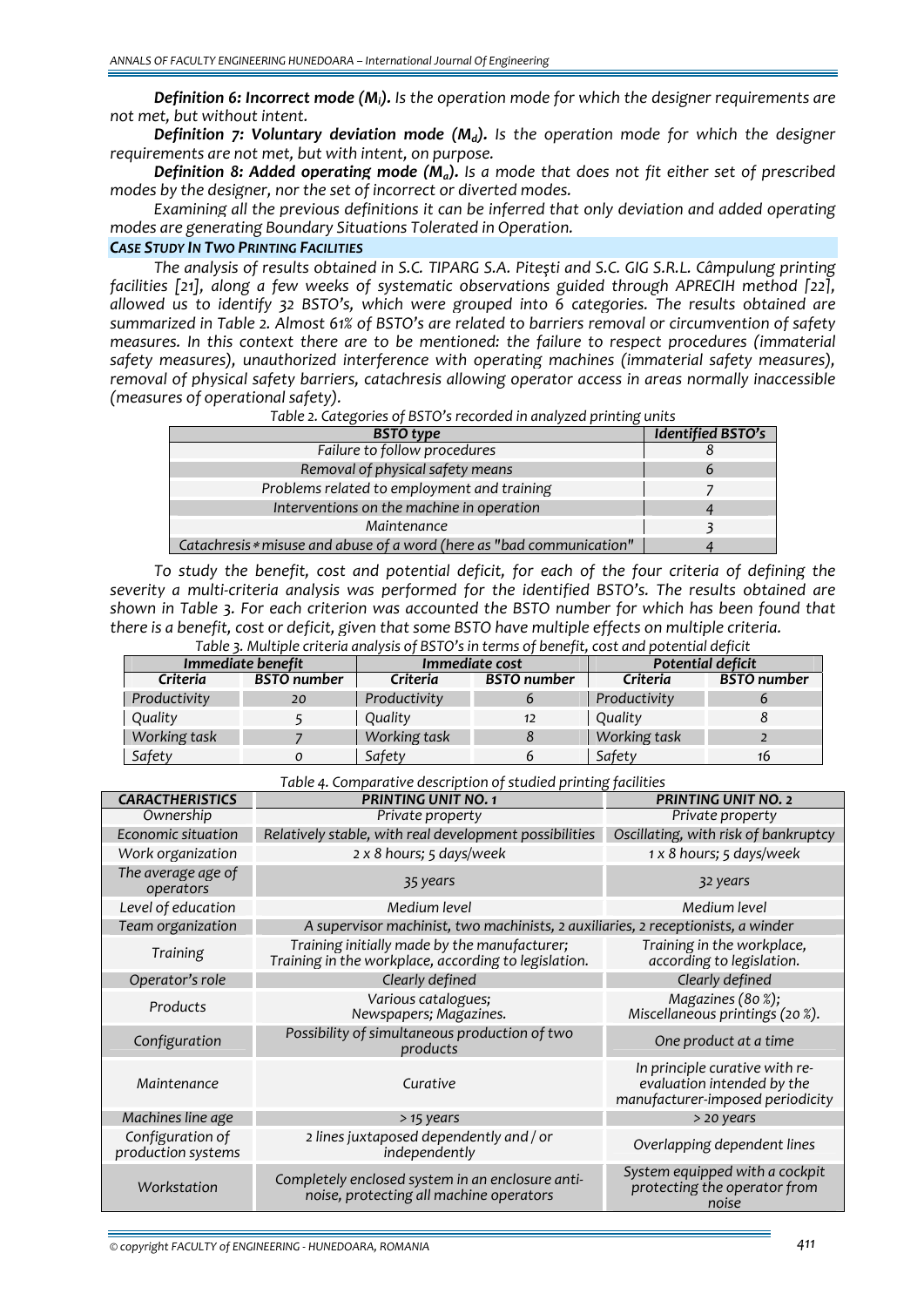*Analysis of data contained in Table 3 shows that most BSTO's bring an immediate benefit in terms of production (≈ 62%) allowing a time gain in performing operations and limiting the production interruptions. The potential deficit refers in 50% of BSTO cases to the safety level. Although rarely materializes, safety deficit is a consequence of voluntary exposure of operators to dangerous areas and embrittlement of protective systems in series. Basically, the cost is expressed in terms of work load (25%), resulting in additional work for operators to annihilate or bypass safety measures. Because protection systems are not put back into operation after operation, this cost becomes negligible. Such multi‐criteria view and analyze the benefits, costs and potential scarcity, allows identification of causes and effects of BSTO. During the survey there was the possibility of confrontation results of the observations made in the two printing units that differs by type of production, economic and psychosocial environment. Table 4 shows the comparison between the two printing units, according to certain characteristics.*

*In spite of significant differences between the two units and that observations were made on different time periods, 46% of BSTO observed are common to the two production units. A number of 3 BSTO's were observed only in unit no. 1, while 5 were recorded only in unit no. 2.*

*This result highlights the generic nature of BSTO. They are not isolated cases, but recorded in different production units. In consequence, one can accept that the solutions chosen at design stages* can lead to BSTO's. Their generic character is an argument in support of forecasting BSTO test, since the *design phase. Field analysis indicates the importance BSTO, which is reflected by annihilation or removal of safety measures, consistent with the response of operators.*

## *RESULTS INTERPRETATION AND DISCUSSION*

*Multiple criteria analysis of the benefit, cost and potential deficit illustrates the reason of which BSTO must be considered in industrial risk analysis. But, combining BSTO with normal operating conditions is not rational and can cause errors. Therefore, the risk analysis approach requires a new perspective. Thus, we developed fault tree for the top event "operator's presence inside the beading press", resulting that the tree is not the same for prescribed operating situations (see Figure 7) and* BSTO-case (see Figure 8). In the first case no voluntary deviations are considered and therefore no effect *on the working situation. In normal operation the operator will not make any intervention, if the* machine is running. Switching is possible only in case of failure of the indicator "open door". In BSTO*case, the indicator is off, the operator voluntarily agrees to intervene during the operation of the machine.*



Figure 7. Fault tree for the top event, , operator's presence inside the beading press"<br>in prescribed operating situation

*It follows that, in prescribed circumstances only a section of order 4 leads to unwanted event,* while for BSTO-case there are recorded four sections of order 3 that lead to the same event. This simple example confirms that the causes of an event are not the same in prescribed operating situations and in BSTO- cases. Furthermore, it is important to note that it is not possible to associate to the root causes of *the first fault tree, the causes of the second one.*

*In the considered example the machine is in operation following a prescribed command, and the* operator, compliant to requirements, will not interfere as long as the machine is running. In the BSTOcase the operator will intervene even if the machine is in operation. Thus, the qualitative exploitation of *the fault tree (determination of minimal sections) rises the validation question. The same problem occurs for quantitative exploitation of the tree (estimate probability of occurrence of undesirable event).*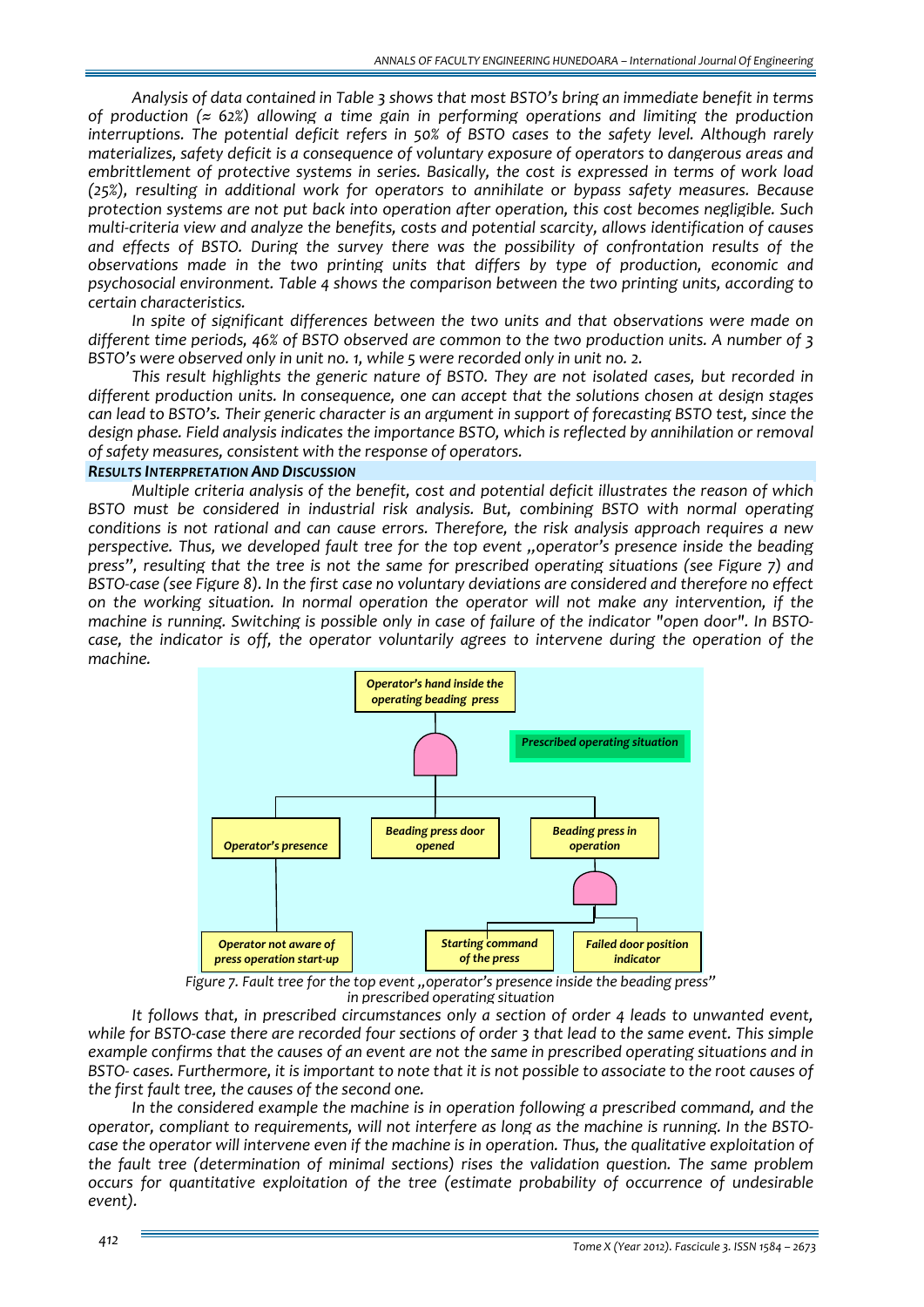

Figure 8. Fault tree for the top event, , operator's presence inside the beading press"<br>in Boundary Situation Tolerated in Operation

*Moreover, BSTO's exposes operator to new risks. Failure of the cleaning rubber rollers procedure* leads to operator exposure to the risk of crushing and chemical aggression. It thus highlights the limited *risk analysis taking into account only the prescribed circumstances. Study of the failure modes of*

*technical components and human error must be completed by studying the ways to suppress or bypass the security measures that lead to BSTO. For consideration of BSTO in a priori analysis, in risk analysis approaches stages should be added to identify BSTO's.* 

*After Preliminary Risk Analysis, which identifies sources of hazard, should follow the analysis of safety measures applied. In this respect, it will be studied the precise function of each particular safety measure and restrictions introduced regarding human operator's*



*Figure 9. Proposed structure for integrating BSTO's in industrial risk analysis*

*behavior. This set of steps for the identification of operational situations/modes, represented in Figure 9, can be facilitated through operational analysis and lessons learned.*

*This analysis should be the bases of forecasting safety measures annihilation or bypass, by estimating the costs, benefits and potential deficit. It is also possible to analyze and forecast the associated operating modes and foreseeing the resulting BSTO's. Finally, risk analysis can be performed for each operating situation*

# *CONCLUSIONS*

*We introduced the concept of Boundary Situation Tolerated in Operation, as the situation accepted by the machine user, but undesired and unsupported by the manufacturer or designer. BSTO do manifest through voluntary deviations from procedures and added operating modes. So far, these types of violations were not considered in risk analysis and, in consequence‐the spectrum of operational risk is not entirely covered by a priori analysis. BSTO is a compromise due to deviation from the* requirements of the designer and / or manufacturer in order to improve the performance of the human *machine. Highlighting this compromise is facilitated by multi‐criteria analysis. To optimize performance against a criterion (e.g. productivity), BSTO's are leading to the degradation of performance in relation to other criteria (e.g. safety).* 

*Safety measures implemented by various stakeholders involved are designed to prevent (reduce the probability of occurrence) and / or protection (minimizing severity of consequences) risk of injury. They operate through restrictions on human operator's behavior. Annihilation or temporary removal of security barriers is a way of voluntary deviation. The analysis in printing units, guided by the APRECIH*